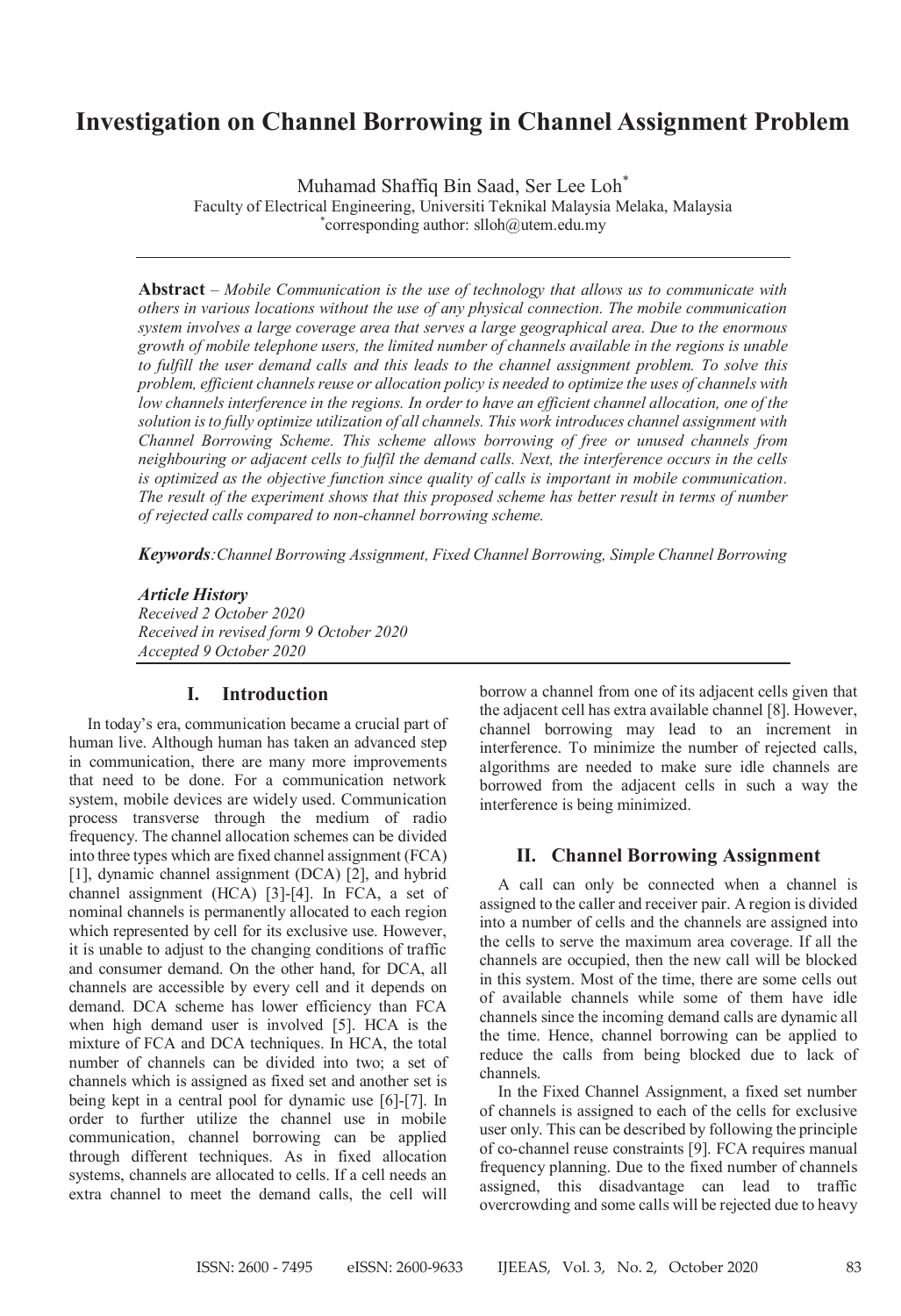traffic or there is not enough channel to fulfil the demand [10].

There are two types of channel borrowing schemes, which are Simple Channel Borrowing and Hybrid Channel Borrowing. In Simple Channel Borrowing scheme, any channel in a cell may be borrowed by the neighbouring cells for temporary used. For Hybrid Channel Borrowing Scheme, the channel set is divided into two subsets where one subset is for own cell use only and another subset is borrowable.

In channel borrowing, cells are allocated with channels in the same way as in FCA. If a cell needs to borrow a channel from one of its neighboring cells due to no available channels in its own cell, it may borrow a free channel based on different techniques in channel borrowing scheme. One of the drawbacks when a cell borrows a channel from a neighboring cell is, due to cochannel interference, other neighboring cells are not permitted to use the borrowed channel. This can lead to more increased number of call blocking over time.

In order to minimize this rejected call problem, algorithms are needed to ensure the most suitable available channels from neighboring cells are being chose to be borrowed. Some popular hybrid channel borrowing schemes are Borrowing with Directional Channel Locking (BDCL) and Borrowing with Channel Ordering (BCO), where both are the variations from channel borrowing scheme. In BDCL scheme, channels that are borrowed are only locked to the nearby call that are affected by the borrowing. It also depends on the type of cell layout. For example, in Fig. 1, it shows a hexagonal planar layout. The distance that reuse of one cell is locked in three additional neighboring cells from the borrowed channel.



Fig. 1. Channel locking in hexagon planar [11].

The BDCL's advantage is that in the presence of borrowing, more channels are available and subsequent call blocking is reduced [11]. The disadvantage of BDCL is that the borrowed channel is locked within the reuse distance in each cell. Unlike the BCO, a channel can only be borrowed if it is free in the adjacent co-channel cells.

For simple channel borrowing schemes, there are some popular schemes named Borrow from the Richest (SBR), Basic Algorithm (BA), Borrow First Available (BFA) and others. These schemes are compared in [12] in terms of complexity, flexibility, and performance on number of tests to locate borrowable channel. The results are shown in Table I as follows.

| <b>TABLEI</b>                           |            |             |                                                           |  |  |
|-----------------------------------------|------------|-------------|-----------------------------------------------------------|--|--|
| COMPARISON BETWEEN BFA, SBR AND BA [13] |            |             |                                                           |  |  |
| Scheme                                  | Complexity | Flexibility | Performance # of tests<br>to locate borrowable<br>channel |  |  |
| <b>SBR</b>                              | Moderate   | Moderate    | Few                                                       |  |  |
| <b>BA</b>                               | High       | Moderate    | A lot                                                     |  |  |
| <b>BFA</b>                              | Low        | Low         | Very Few                                                  |  |  |

In this paper, the scheme of SBR is used due to the moderate complexity with moderate flexibility in the process. BFA has lower complexity compared to SBR but the flexibility is also lower. We proposed a complete channel assignment scheme with channel borrowing which started from zero interference assignment.

For SBR, channel candidates for channel borrowing are available from an adjacent cell of the acceptor cell which has the largest number of free or available channels. If there are more than one channel available to be borrowed, a channel will be borrowed from the cell with the highest number of available channels. A channel borrowing may result in a channel locking scheme from the early discussion. When choosing a borrowing candidate channel, SBR does not consider of channel locking [13].

 For an illustrative example, the allocation channels in five cells is shown in Figure 2 as follows.

CC  $[i]$  denotes channels allocation to cell  $i$ 

CC  $[1] = 2,4,7$ CC  $[2] = 1,8$ 

CC  $[3] = 3,6$ 

CC  $[4] = 1,5,9$ 

$$
CC [5] = 3,7
$$

The demand calls  $D = \begin{bmatrix} 1 & 2 & 3 & 3 & 1 \end{bmatrix}$ 

Channel number



Fig. 2. Illustrative example of allocation channel in 5 cells.

From the example above, cell 3 is unable to fulfil the 3 demand calls since it has only 2 allocated channels. So, cell 3 must borrow one channel from another cell that contains free channel(s). Cell 1 and cell 5 have 2 and 1 free channels, respectively. According to SBR scheme,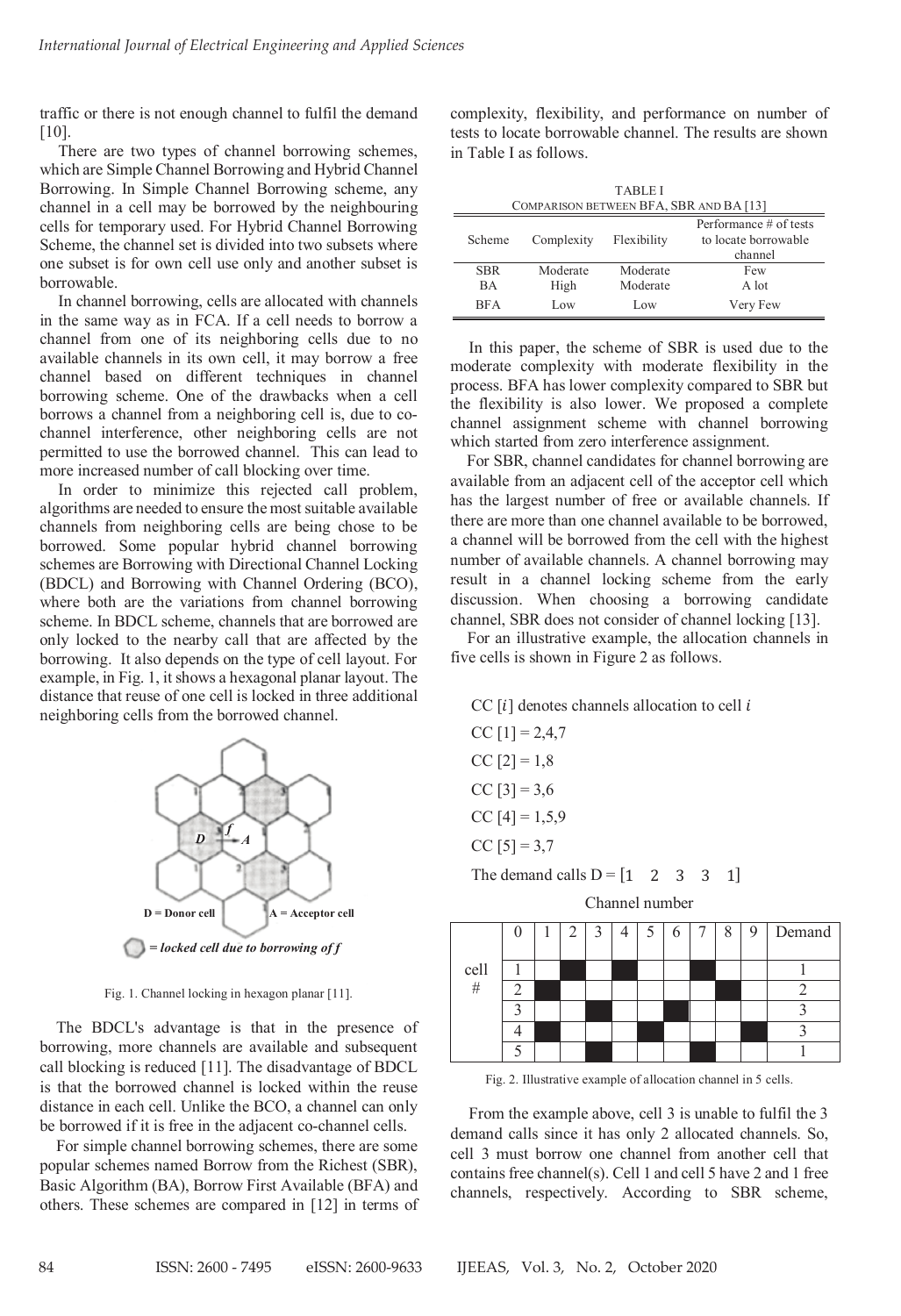channel that will be chosen to be borrowed comes from cell 1 since it has the highest number of available channels among the cells with unused channels.

# **III. Methodology**

 There are 4 steps involved in developing the proposed channel borrowing scheme in channel assignment problem. In the first step, minimum span with zero interference assignment is computed, which is the minimum number of channels to have zero interference channel assingment. Step 2, the channels are assigned to cells by using Tabu search algorithm based on a partially total number of channels from the first stage which is determined by a parameter in percentage, *P*. This *P* value is varied from 60% - 90%. Step 3, the demand calls will be generated randomly. And lastly, step 4, there are two branches at this stage: Non-Channel Borrowing and Channel Borrowing will be applied in assigning the channels.

### *A. Stage 1 (Obtaining minimum span)*

This first stage was developed in [14]. The purpose of using local search is to find the minimum span of channel from a given data set. Minimum span refers to the minimum number of channels needed for a zerointerference assignment. From the minimum span, the number of channels is limited or reduced to a percentage, *P* and it is varied from 50% to 80% of minimum span. The step to limit the number of channels is to reduce the number of channels since it is limited resource but this step leads to some degree of interference.

Given number of *N* cells and the total number of channels available is denoted by *M*. The demand of channels in each of the cells is represented by *D*. Separation of matrix *C* shows the minimal separation of channels between cells.

For illustrative purpose, the parameter used in this project is given as follows.

Given number of cells,  $N = 5$ , separation of matrix,

$$
C = \begin{pmatrix} 6 & 5 & 1 & 0 & 0 \\ 5 & 6 & 4 & 2 & 0 \\ 1 & 4 & 6 & 3 & 1 \\ 0 & 2 & 3 & 6 & 2 \\ 0 & 0 & 1 & 2 & 6 \end{pmatrix},
$$

and the demand of the calls in each of the cells,

$$
D = [2 \ 1 \ 2 \ 3 \ 2]
$$

with a total number of 10 demand calls. From this data set, local search gives the result of min-span as 15 channels.

### *B. Stage 2 (Channel assignment using Tabu search)*

From stage 1, total number of channels used is limited to a percentage of *P* on the minimum span value. The limitation of *P* varied from 60% to 90%. Hence, total number of channels used is calculated as follows.

Total number of channels =  $P\% \times$  minimum span

For example, from stage 1 for the case of  $P = 60\%$ :

Total number of channels =  $60/100 \times 15$ 

### $= 9$  channels

Next, the total number of channels are assigned to cells by using Tabu Search.

From the illustrative example, the result obtained from Tabu Search is as follows.

CC 
$$
[i]
$$
 = Channels assigned in cell  $i$   
CC  $[1]$  = 4,7

CC  $[2] = 1$ CC  $[3] = 3,6$ CC  $[4] = 1,5,9$  $CC [5] = 3,7$ 

Notice that channels 2 and 8 are not assigned to any cells. Hence, they will be assigned into the cells equally.

cell number 0 1 2 3 4 5 6 7 8 9 1 2 3 4 5

Channel number

Fig. 3. FCA based on initial setup P (60% from minimum span).

The shaded boxes show the channels assigned based on the demand calls,  $D = \begin{bmatrix} 2 & 1 & 2 & 3 & 2 \end{bmatrix}$ . This demand calls data is treated as the demand of calls from experience or history of the five regions (cells). Hence, Fig. 3 shows the fixed channels assigned to each of the cells based on the demand from history.

#### *C. Stage 3 (Generating new channel set)*

Simulated demand calls are generated by using a developed coding based on the demand calls that represents the usual demand calls in each of the cells. For example, the demand calls from the past is given  $D = [2 \ 1]$ 2 3 2]. The new demand is then generated from it with the deviation of  $\pm 0.05$ .

#### *D. Stage 4 (Channel assignment for generated demand)*

To achieve interference free assignment, the constraint of  $C_{i,i}$  must be satisfied. Matrix  $C_{i,i}$  is defined as minimal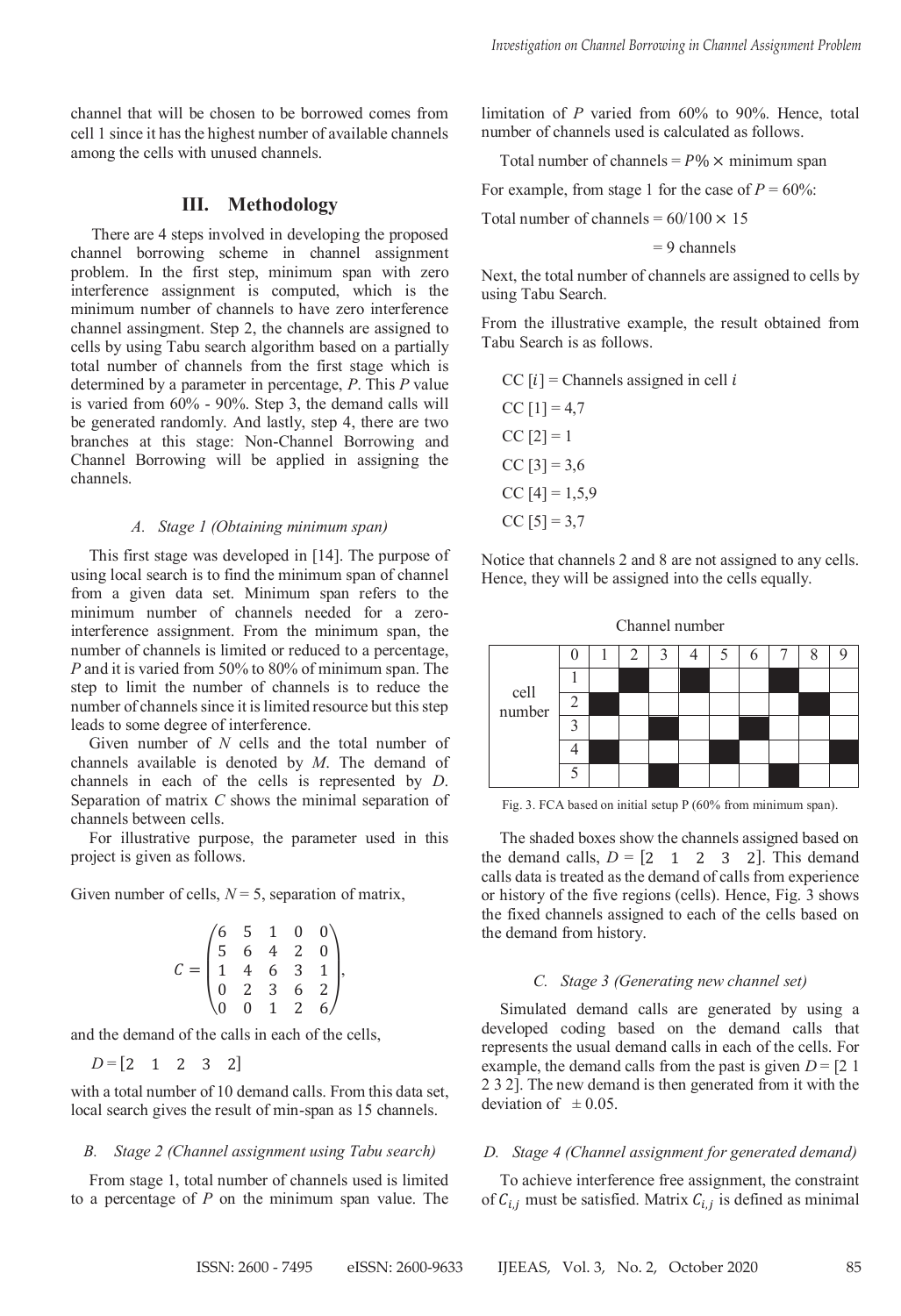separation of channels in cells  $i$  and  $j$ . However, a slight interference is allowed to increase the availability of channels. If the minimum separation constraint is violated, an interference will occur and a penalty value will be imposed by cost tensor,  $P_{i,i,m}$  where *m* is the distance between channels assigned to cells  $i$  and  $j$ . The penalty cost function shows the degree of interference occurred among the assigned channels. In this project, the penalty cost function is called cost value. The problem formulation for the channel assignment is stated as follow [15].

Minimize

$$
F(X) = \sum_{j=1}^{N} \sum_{k=1}^{M} X_{j,k} \sum_{i=j}^{N} \sum_{l=k+1}^{M} P_{j,i,(|k-l|+1)} X_{i,l}
$$
 (1)

where  $m = |k - l| j = 1, 2, 3, ..., N; k = 1, 2, 3, ..., M$ and

$$
P_{j,i,m} = \max\{(C_{j,i} - m, 0)\}\tag{2}
$$

Subject to a set of binary variable:

$$
X_{j,k} =\begin{cases} 1 \text{, if cell } k \text{ is assign to channel } j \\ 0 \text{, otherwise} \end{cases} \tag{3}
$$

where

$$
\sum_{k=1}^{M} X_{j,k} = D_j, \quad j = 1, 2, 3, \dots, N; \quad k = 1, 2, 3, \dots, M
$$
\n(4)

# *E. Channel Assignment Method Without Channel Borrowing*

In this stage, channels will be assigned to the demand calls. If the demand of calls in a cell exceeds the number of available channels which are assigned in stage 2, the extra calls will be rejected. This happen due to number of channels is not enough to fulfil the demand. From that, number of rejected calls will be recorded. The cost value will be computed and the result will be recorded and analyzed.

A cost value exists due to the interference of the channel occurred among the cells. It can be calculated based on the cost value function above. The higher amount of cost value shows the more severe is the interference occurred between the channels in the cells. The cost value will decrease when the channels *k* and *l* from equation (2) are far enough from each other.

For example, given a generated demand,  $D = [(1 2 3 1$ 1)] and the assigned channels are shown as in Fig. 3. Cell 1 has three assigned channels which are 2, 4 and 7. From the generated demand, there is only one demand call, hence channel 2 is assigned to the call. Cell 3 has two assigned channels which are channels 3 and 6, respectively. From the generated demand, there are three demand calls, hence channels number 3 and 6 are assigned to the first two calls while one call will be rejected due to cell 3 has only two channels which is unable to fulfil the demand of three calls. The number of rejected calls will be recorded and cost value will be computed.

#### *F. Channel Assignment with Channel Borrowing*

The channel assignment is carried out as in previous section E. When there is a rejected call, the rejected call will be assigned a borrowed channel under channel borrowing SBR scheme. The idea of SBR is to borrow a channel from the cell with the highest number of idle channels. If there is no more available channel to be borrowed from other cells, that call will be rejected eventually.

From the above example in Section E, cells 1, 4 and 5 have extra unused channels. But under SBR algorithm, channel in cell 1 is chosen to be borrowed because cell 1 has the highest number of idle channels which are two unused channels i.e. channels number 4 and 7. With the use of channel borrowing, it may reduce the number of the rejected calls but at the same time, it may increase the cost value since it may lead to a higher degree of interference. Hence, analysis will be carried out based on the results collected from sections E and F.

# **IV. Results**

Simulation data are run by using Phyton software. The simulation was run with values of *P*=(60%,70%,80%,90%), with two different demand sets *D* in order to get an accurate results. Table II shows the result of channel borrowing for the demand, *D* = [2,1,2,3,2].

TABLE II

| TABLEIL<br>RESULTS OF CHANNEL BORROWING WITH $D = [2,1,2,3,2]$ |                                |                         |  |  |
|----------------------------------------------------------------|--------------------------------|-------------------------|--|--|
| P                                                              | Reduction in<br>rejected calls | Increment in cost value |  |  |
| 60%                                                            | 48 (65.8%)                     | 472 (35.5%)             |  |  |
| 70%                                                            | 40 (52.6%)                     | 423 (43.1%)             |  |  |
| 80%                                                            | 41 (53.9%)                     | 412 (38.1%)             |  |  |
| 90%                                                            | 41 (53.9%)                     | 321 (34.7%)             |  |  |

From the above table, for  $P = 60\%$  ( $M = 9$ ), there is a significant decrease in number of rejected calls between Non-Channel Borrowing scheme (73 rejected call) and Channel Borrowing scheme (25 rejected calls). The total difference between both schemes is around 65.8% (48 rejected calls). The result of reduction in number of rejected calls affects the cost value. The difference in cost value between Non-Channel Borrowing scheme (cost value = 857) and Channel Borrowing scheme (cost value  $= 1329$ ) increases for  $35.5\%$  (cost value  $= 472$ ). The increment in the cost value reveals that the number of free channels in the cells are fully utilized. The reason why there is huge difference in number of rejected calls and cost value for  $P = 60\%$  is because the interference occurs in the cell is still low.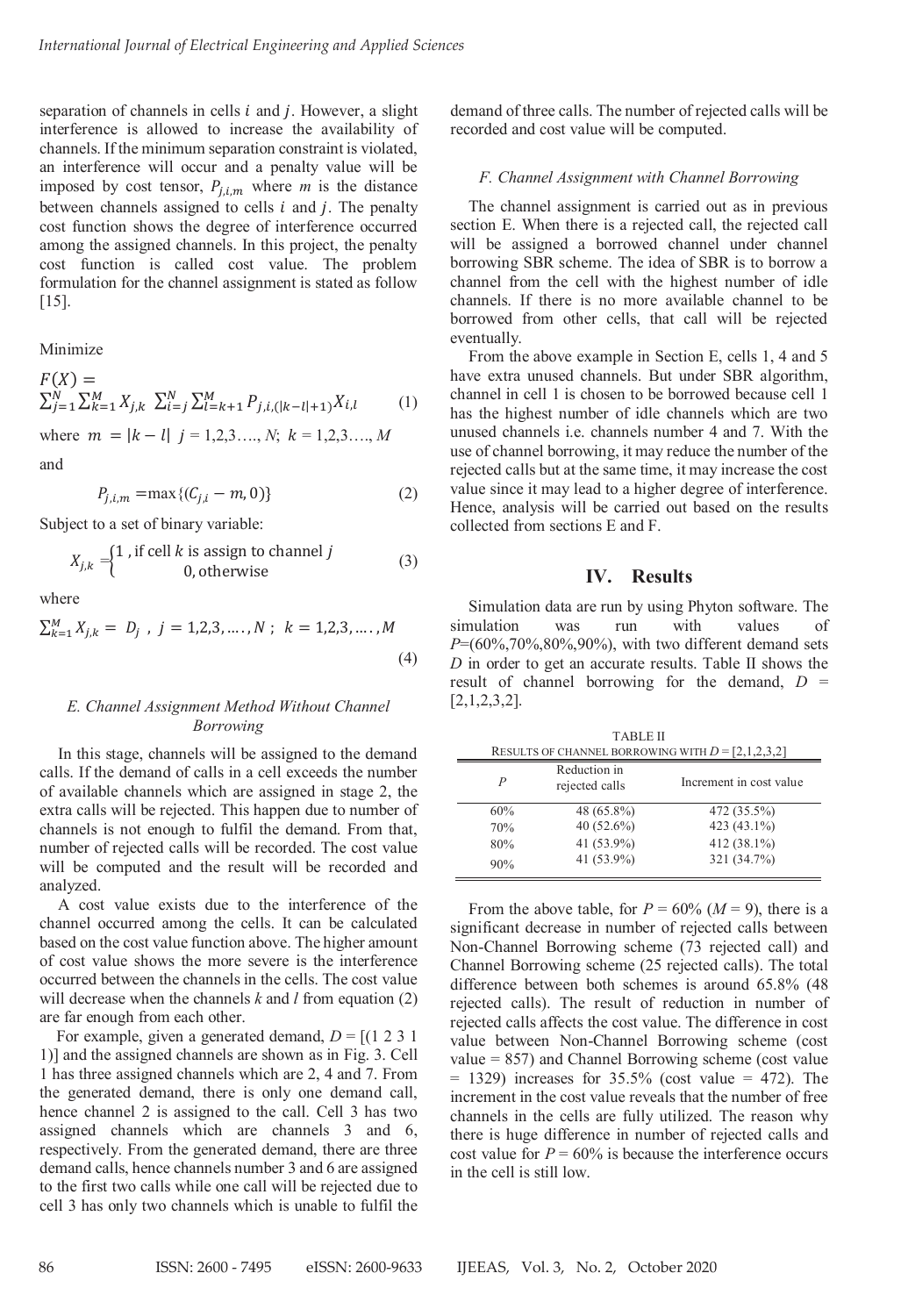For  $P = 70\%$  ( $M = 11$ ), the different in number of rejected calls between Non-Channel Borrowing scheme (76 rejected calls) and Channel Borrowing (36 rejected calls) is about 52.6% (40 rejected calls). The difference in cost value between Non-Channel Borrowing and Channel Borrowing is  $43.1\%$  (cost value = 423). The average rejected call between  $P = 60\%$  and  $P = 70\%$  is the same because the interference between channels in the cells is still low.

For  $P = 80\%$  ( $M = 12$ ), it has not much difference between previous case  $P = 70$  %. The total reduction of rejected call is 53.9% or 41 rejected calls. The total cost value for Channel Borrowing increased for 38.1%.

Lastly, for  $P = 90\%$  ( $M = 14$ ), it has the same result as  $P = 80\%$  in terms of reduction in number of rejected calls which is 53.95% or 41 rejected calls while it has the least increment in cost value compare to  $P = 60\%$ , 70%, and 80%. This can be concluded that  $P = 60\%$  gives the highest percentage of reduction in number of rejected calls and the relatively low increment in interference.

Table III shows the result of channel borrowing for the demand,  $D = [1,1,2,3,1]$ .

TABLE III RESULTS OF CHANNEL BORROWING WITH  $D = [1,1,2,3,1]$ 

| P   | Reduction in<br>rejected calls | Increment in cost value |
|-----|--------------------------------|-------------------------|
| 60% | 35 (68.2%)                     | 372 (33.9%)             |
| 70% | 33 (78.6%)                     | 340 (29.0%)             |
| 80% | 35 (68.6%)                     | 374 (27.9%)             |
| 90% | 35 (68.2%)                     | 363 (32.0%)             |

From the table above, it is notice that case  $P = 70\%$ gives the highest reduction in number of rejected calls with a relatively low increment in interference. Hence, from the data of both tables shown above, we can conclude that for the first demand  $(D = [2,1,2,3,2])$  the best value of *P* is 60%. While for the second demand  $(D = [1, 1, 2, 3, 1])$ , the best value of *P* is 70% ( $M = 11$ ). This is due to both cases have the highest percentage in reduction of rejected calls and the lowest percentage of cost value for Channel Borrowing compared to Non-Channel Borrowing schemes.

The lower percentage of cost value indicates the lower interference occurs in the cells. The highest percentage of reduction in rejected calls shows that the number of free channels in the cells have been fully utilized to reduce the number of rejected calls in the cells to fulfil the demand calls. Hence, the optimal setting of parameter *P* is between 60% to 70%.

# **V. Conclusion**

Due to the enormous growth of mobile telephone users, along with the limited number of channels available in the cells cannot fulfill the user demand calls, lead to the channel assignment problem. In order to overcome this problem, one of the solutions is to fully utilize all the available channels. This project proposed a method of Channel Borrowing in the Channel Assignment Problem. It starts with finding minimum span of channels and from the limitation of the minimum span, channels are assigned using the Tabu Search method. The proposed channel borrowing method scheme will borrow any free or unused channels from neighbouring or adjacent cells when the demand of calls exceeds the number of channels available in that cell. This helps to reduce the number of rejected calls in the cells and fulfil the demand calls. From the channel borrowing scheme, the number of rejected calls is reduced with some increment of interference. The result of the proposed scheme is compared to non-channel borrowing scheme. The simulation study shows that channel borrowing scheme gives an optimal solution at the parameter setting of 60%-70% in the limitation of available channels from the interference free assignment.

#### **VI. Acknowledgement**

The authors would like to acknowledge the Ministry of Higher Education (MOHE) of Malaysia and Universiti Teknikal Malaysia Melaka for the financial support through grants FRGS/2018/FKE-CERIA/F00352.

# **VII. References**

- [1] V. H. M. Donald, The cellular concept, Bell Sysl. Tech. J., vol. 58, no. 1, Jan. 1979.
- [2] S. S. Kuek and W. C. Wong, Ordered dynamic channel assignment scheme with reassignment in highway microcells, IEEE Trans. Veh. Techno!., vol. VT- 41, pp. 271-277, Aug. 1992.
- [3] T. J. Kahwa and N. D. Georganas, A hybrid channel assignment scheme in large-scale, cellular-structured mobile communication systems, IEEE Trans. Com- mun., vol. COM-26, pp" 432-438, Apr. 1978.
- [4] K. Sallberg, B. Stavenow, and B. Eklundh, Hybrid channel assignment and partitioning in a cellular mobile telephone system, IEEE Veh. Technol. Conf. Rec., June 1987, pp. 405-411.
- [5] P. Raymond, Performance analysis of cellular network, Proc. IEEE, vol. 68, no. 12, pp. 1497-1514, 1980.
- [6] S. Alagu, and T. Meyyappan, Efficient utilization of channels using dynamic guard channel allocation with channel borrowing strategy in handoffs, *International Conference CCSEA, pp. 2658–2663, New Delhi, India, May 2012.*
- [7] Pankaj Shukla and Shruti Pancholi, Hybrid Channel Allocation in Wireless Cellular Network. International Journal of Communication Network Security ISSN: 2231 – 1882, Volume-1, Issue-4, 2012
- [8] O. F. Steve-Essi, F. F. Idachaba, S. I. Popoola, A. A. Atayero, B. Adebisi and C. Nitzsche, Adaptive channel borrowing scheme for capacity enhancement in cellular wireless networks, *International Conference on Computer Science and Its Applications, pp. 497– 511, Saint Petersburg, Russia, July 2019.*
- Tomson Joe Kehwa and Nicolaos Georganas, A Hybrid Chanel Assignment Scheme Cellular-Structure Mobile Communication Syatem. IEEE Transaction on Communication, COM-26:432- 438, 1978.
- [10] Chiu. Y. Ngo and O. K. Li, Fixed Channel Assignment in Cellular Radio Network Using a modified genetic algorithm. IEEE Transaction on Vehicular Technology, Vol, 47, No. 1, 1999.
- [11] Alagan. S. Anpalagan and Elvino and S. Sousa, Channel borrowing Schemes in Sectored Cellular System with Worst Case SIR Analysis. Conference Paper January 1998.
- [12] L. Anderson, A simulation study of some dynamic channel assignment algorithms in high capacity mobile